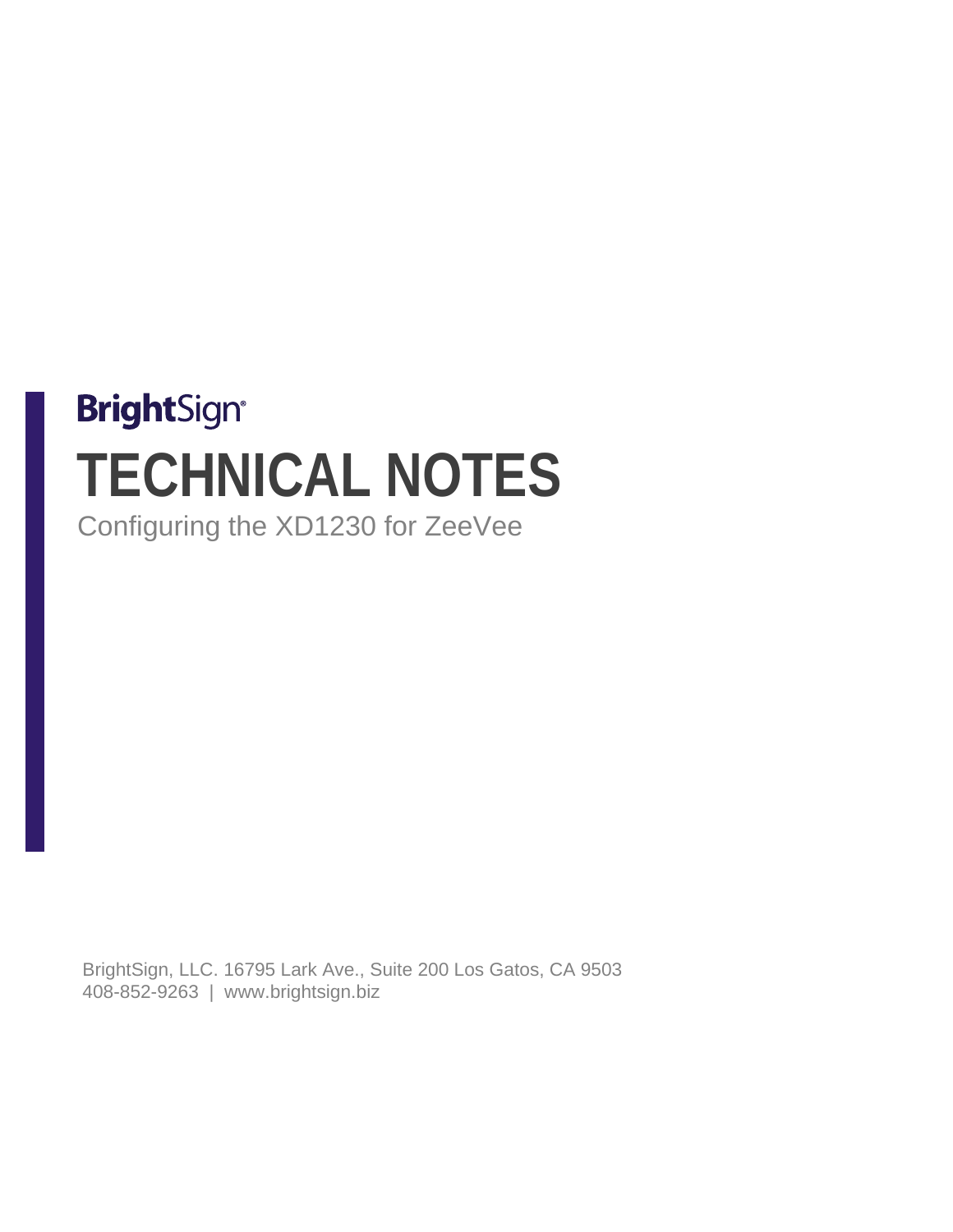## **INTRODUCTION**

This BrightSign Tech Note explains how to configure your XD1230 to receive input from a ZeeVee RF modulator box (model ZVBox170). When following these steps, make sure you are using BrightAuthor version 3.5.0.22 or later.

## **Instructions**

- 1. Set up the RF modulator box using the instructions provided by ZeeVee.
- 2. Attach the coax cable to the RF In connector on the XD1230.
- 3. Open BrightAuthor and create a new XD1230 project (or open an existing one).
- 4. Navigate to **Tools > ATSC Setup**.

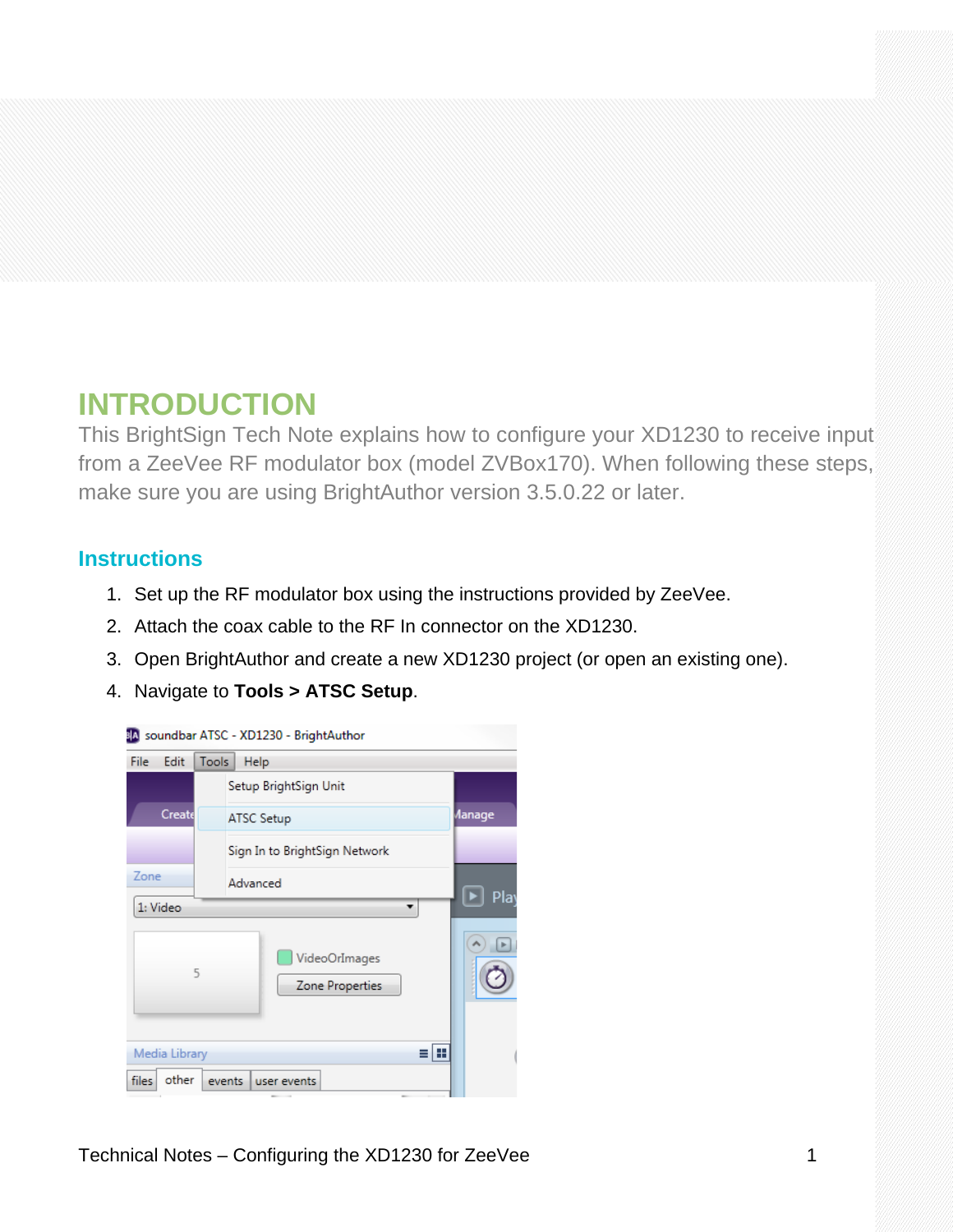- 5. Click the **Add Channel** button for each channel you would like to use.
- 6. Enter the following information for each channel:

|              | $+)$ Add Channel  |           |           |           |           |
|--------------|-------------------|-----------|-----------|-----------|-----------|
|              | Name              | Frequency | Encoding  | Video PID | Audio PID |
| $\mathbf x$  | ZeeVee Channel 2  | 57000000  | QAM_256 - | 257       | 258       |
| x            | ZeeVee Channel 95 | 93000000  | QAM_256 - | 257       | 258       |
| $\mathbf{x}$ | ZeeVee Channel 15 | 129000000 | QAM_256 \ | 257       | 258       |
|              |                   |           |           |           |           |

- a. **Name**: Enter a desired name for the channel.
- b. **Frequency**: See the table on the following page for frequencies that correspond to each channel. The channel number is the current channel to which your ZeeVee box is set.

**Note**: *The numbers in the following table are provided in megahertz (MHz), but BrightAuthor requires you to input the value in hertz(Hz). For example, a channel with a 57.00MHz frequency must be entered into the field as "57000000".*

- c. **Encoding**: Select QAM\_256 from the dropdown list.
- d. **Video PID**: Enter the value 257
- e. **Audio PID**: Enter the value 258
- 7. Click **OK** when you are finished entering channels. You now will be able to select the channels from the dropdown list when creating or editing RF In states in BrightAuthor.